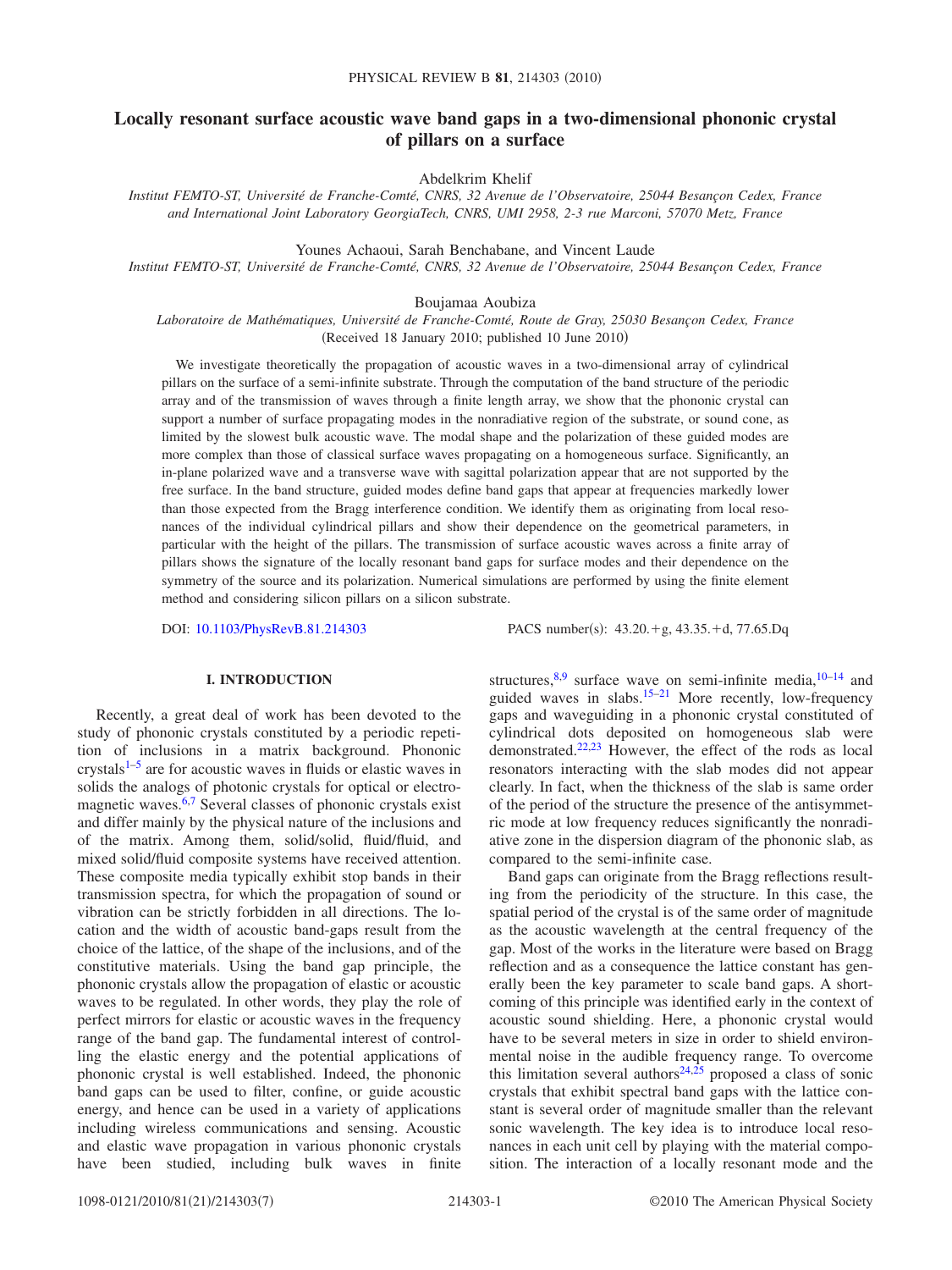<span id="page-1-0"></span>

FIG. 1. (Color online) Phononic crystals composed of a square lattice array of cylindrical pillars on a substrate are considered. The lattice parameter is  $a$  and the pillars have height  $h$  and radius  $r$ . (a) The unit cell domain used for band structure calculations is meshed in three dimensions and Bloch-Floquet periodic boundary conditions are applied in both the  $x$  and the  $y$  direction. (b) The domain used for transmission computations has periodic boundary conditions along the *y* direction and a finite extent along the *x* direction. Perfectly matched layers are used to prevent reflexions from the domain boundaries. A line *S* generates waves propagation in the  $(x, y)$  plane, including surface acoustic waves.

bulk modes of the matrix can then open a low-frequency band gap.

In this paper, we add local acoustic resonances to a semiinfinite medium by considering a doubly periodic array of pillars on a surface. $26$  The main effect observed is the possibility of finding a low-frequency gap for acoustic waves guided by the surface. The band gap can exist below the sound cone for the substrate and overcomes the acoustic loss issue usually observed with Bragg-based phononic crystals. Surface acoustic waves within Bragg regime can be obtained by drilling holes in a matrix<sup>12[,14](#page-6-0)</sup> and the dispersion of the guided waves remains close to the upper part of the sound cone. We specifically consider in this paper a structure constituted by a square array of cylindrical silicon pillars on the surface of a semi-infinite silicon substrate. The numerical results presented here are thus related to the case of silicon, but the main conclusions should remain valid for other materials and compositions as well.

#### **II. MODEL AND METHOD OF CALCULATION**

<span id="page-1-1"></span>As illustrated in Fig. [1,](#page-1-0) we consider a square lattice array of cylindrical pillars on the surface of semi-infinite substrate. The *z* axis is chosen to be perpendicular to the surface and parallel to the cylinder axis. The lattice parameter of the phononic crystal is *a*. The filling fraction is defined as *F*  $=\pi r^2/a^2$ , where *r* is the radius of the cylinder. The height of the cylinders is *h*. Dispersion curves are calculated for the infinite system by using a finite element method, in which only the unit cell is meshed and Bloch-Floquet conditions are implemented via periodic boundary conditions[.15](#page-6-1) A threedimensional mesh is used and the structure is assumed to be infinite and periodic in both the *x* and *y* directions [Fig.  $1(a)$  $1(a)$ ]. A phase relation is applied on the lateral sides of the mesh, defining boundary conditions between adjacent cells. This phase relation is related to the Bloch wave number of the modes of the periodic structure. By varying the wave vector in the first Brillouin zone and solving an eigenvalue problem, the eigenfrequencies are obtained. The eigenvectors represent the modal displacement fields.

For transmission calculations, the model depicted in Fig.  $1(b)$  $1(b)$  is used. An incident surface acoustic wave with a specific polarization  $(u_x, u_z, u_y)$  is modeled by applying a line source vibrating on the surface. We apply in the *y* direction a periodic boundary condition that renders the line source infinitely long. The line source thus generates waves propagating in the  $(x, z)$  plane with uniform phase fronts along the *y* direction. In the far field of the source, the generated waves can be either bulk waves propagating away inside the substrate or surface waves propagating along the surface in the *x* direction. We assume that few wavelength from the source, displacements at the surface are only caused by surface waves and not by bulk waves. To prevent reflections caused by the scattering of waves from the domain boundaries, perfectly matched layers  $(PMLs)^{27}$  $(PMLs)^{27}$  $(PMLs)^{27}$  are applied as illustrated in Fig.  $1(b)$  $1(b)$ . PMLs have the property that the mechanical disturbances are gradually absorbed in the layers before they can reach the outer boundaries[.28](#page-6-9) Indeed, we can write the governing equation as

$$
\frac{1}{\gamma_j} \frac{\partial T_{ij}}{\partial x_j} = -\rho \omega^2 u_i,\tag{1}
$$

where  $\rho$  is the mass density of the material and  $\omega$  is the angular frequency. Summation over repeated indices is implicitly assumed.  $T_{ij}$  is the stress tensor, the  $u_i$  are the displacements, and the  $x_i$  are the coordinates  $(x_1=x, x_2)$  $=y$ ,  $x_3=z$ ). Function  $\gamma_j(\mathbf{r})$  is the artificial damping along axis  $x_i$  at an arbitrary position **r** inside the PML. As PMLs are added to attenuate acoustic waves propagating in the  $(x, z)$  plane, only  $\gamma_1$  and  $\gamma_3$  are different from 1.  $\gamma_x$  is for instance given by

$$
\gamma_1(x_1) = 1 - i\sigma_1(x_1 - x_1)^2, \tag{2}
$$

where  $x_l$  is the coordinate of the interface between the regular domain and the PML and  $\sigma_1$  is a suitable constant. There is no damping outside the PMLs and here  $\gamma_i = 1$  is assumed. A suitable thickness of the PML as well as the value of  $\sigma_i$ must be found by trial calculations such that mechanical disturbances are absorbed before reaching the outer boundaries. However, the absorption variation must also be sufficiently slow so that reflections occurring at the interface between the regular domain and the PML are kept minimal. The mechanical stresses  $T_{ii}$  further depend on the strains as

$$
T_{ij} = C_{ijkl} S_{kl},\tag{3}
$$

where the *C<sub>ijkl</sub>* are the elastic stiffness constants. Strains are related to the displacements according to

$$
S_{ij} = \frac{1}{2} \left( \frac{1}{\gamma_j} \frac{\partial u_i}{\partial x_j} + \frac{1}{\gamma_i} \frac{\partial u_j}{\partial x_i} \right). \tag{4}
$$

#### **III. RESULTS AND DISCUSSION**

Before starting to discuss the results, we wish to outline that the geometry we consider has a strong relation to asym-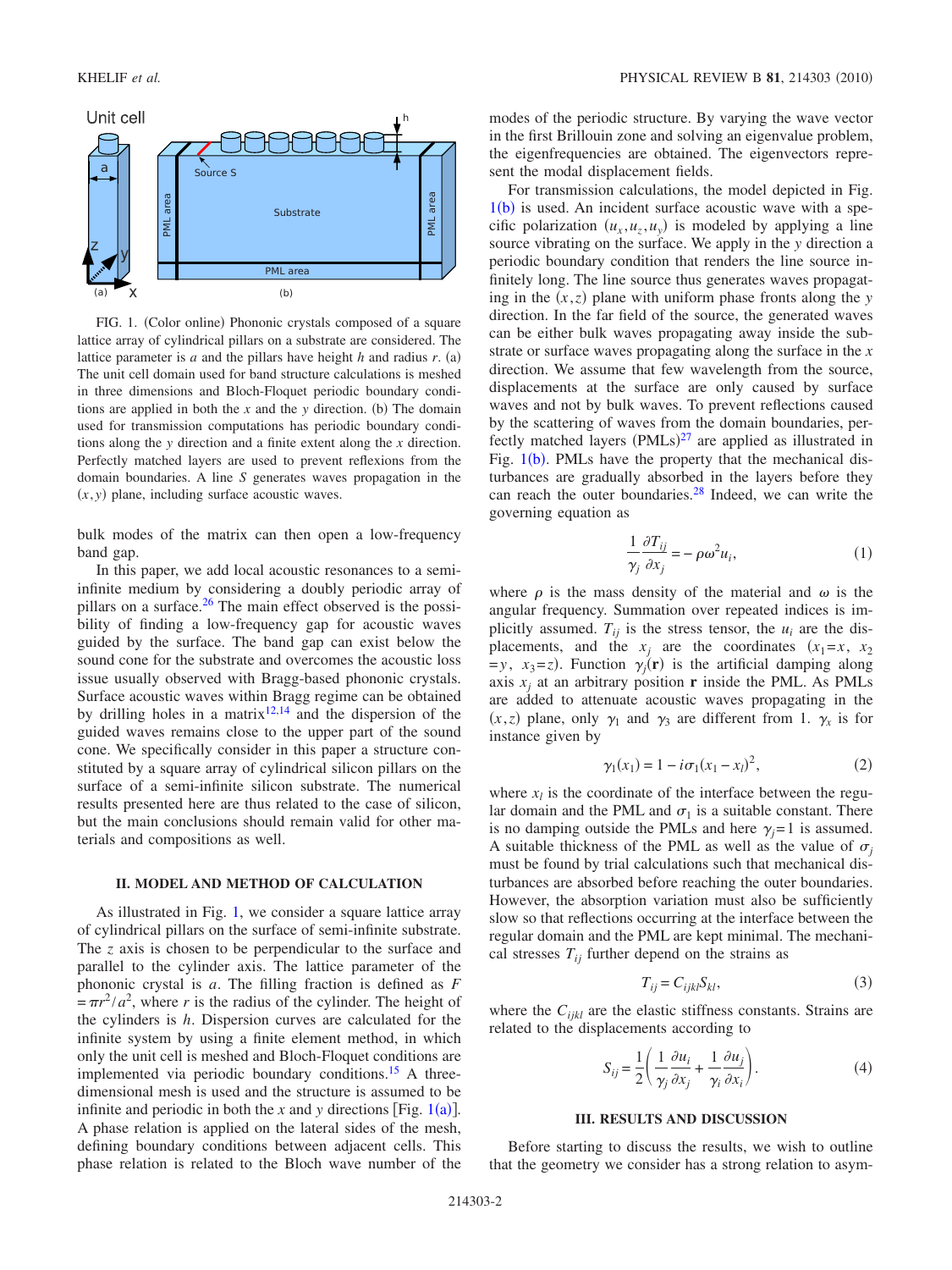<span id="page-2-0"></span>

FIG. 2. Band structure of a phononic crystal composed of cylindrical silicon pillars on a silicon substrate, calculated along high symmetry directions of the first irreducible Brillouin zone. The lattice parameter is  $a$  and the filling fraction  $F=0.28$ . the relative height of the cylinders  $h/a$  equals (a) 0.3, (b) 0.4, and (c) 0.5. The gray region represents the sound cone of the substrate. The sound line limiting the sound cone is given by the smallest phase velocity in the substrate for every propagation direction.

metric photonic crystal slabs but is conversely quite different from phononic crystal slabs, which may not be obvious at first sight. Phononic crystals slabs surrounded by vacuum provide naturally a perfect confinement of waves in the vertical direction and their in-plane band gaps are similar to those of three-dimensional phononic crystals,  $24$  but those band gaps are very sensitive to the existence of additional

<span id="page-2-1"></span>![](_page_2_Figure_4.jpeg)

![](_page_2_Figure_5.jpeg)

f\*a

FIG. 3. Band structure of a phononic crystal composed of cylindrical silicon pillars on a silicon substrate, calculated along high symmetry directions of the first irreducible Brillouin zone. The lattice parameter is *a* and the relative height of the cylinders *h*/*a*  $= 0.5$ . Two values of the filling fraction are compared,  $F = 0.35$  (dotted line) and  $F = 0.5$  (solid line).

branches originating from the finite thickness of the slab[.15](#page-6-1) Conversely, as discussed e.g., by Johnson *et al.*, [29](#page-6-10) there exists in photonic crystal slabs a continuum of radiation states that are extended infinitely in the region outside the slab. Guided modes, which are states localized to the plane of the slab, can only exist in the regions of the band diagram that are outside the light cone. Similarly, since the array of pillars we consider sits on top of a semi-infinite medium, the continuum of radiation states in this medium forms a sound cone. Guided acoustic waves localized to the pillar array and the immediate vicinity of the substrate surface can only exist in the regions of the band diagram that are outside the sound cone. The reason why we speak of a phononic crystal for periodic arrays of pillars on a surface is that they possess band gaps for guided waves. In the following, we consequently restrict our definition of band gaps to a range of frequencies, in which no guided modes exist.

Obviously, the first parameter which can play an important role is the height of the pillars. In order to investigate its influence, we have calculated band structures for the guided modes of the phononic crystal depicted in Fig.  $1(a)$  $1(a)$ . Propagation is in the  $(x, y)$  plane, and band structures are generated along the high symmetry axes of the first Brillouin zone. Both the substrate and the pillars are made of  $[100]$  silicon. A low filling fraction  $F=0.28$   $(r/a=0.3)$  and different relative heights of the cylinders  $(h/a=0.3, 0.4$  and 0.5) were considered in Fig. [2.](#page-2-0) These particular choices for *h*/*a* ensure the existence of several absolute band gaps for guided modes. For  $h/a = 0.3$ , one band gap appears for *fa*  $= 2200 - 2400$  m/s. The gray region on the band structure is the sound cone representing the radiative zone of the silicon substrate. The sound line limiting the sound cone is computed from the smallest phase velocity in the substrate as a function of the propagation direction. Due to the anisotropy of bulk acoustic phonon propagation in silicon, the sound line varies continuously along the *XM* direction of the first Brillouin zone. In practice, we have applied a linear variation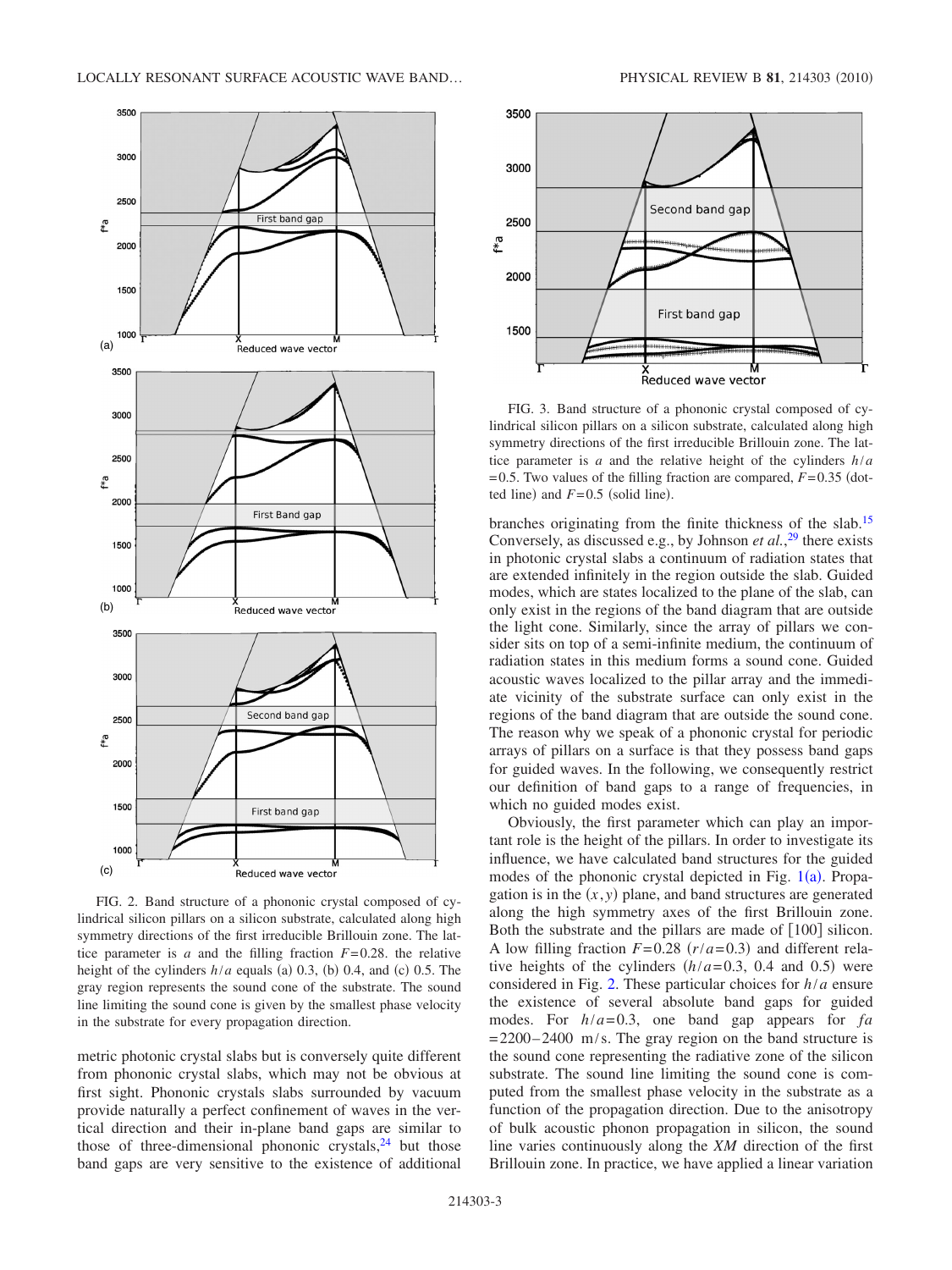<span id="page-3-0"></span>![](_page_3_Figure_1.jpeg)

FIG. 4. Transmission of surface waves through 7 rows of a square-lattice phononic crystal composed of cylindrical silicon pillars on a silicon substrate. The filling fraction  $F=0.28$  and the relative height is  $h/a = 0.4$ . (a) Band structure for surface guided waves propagating along the  $\Gamma X$  direction. The first and the third bands are shown with solid lines, while the second and the fourth bands are shown with dotted lines. (b) Computed transmission spectrum with a sagittally polarized excitation line source. (c) Computed transmission spectrum with a shear horizontally polarized excitation line source. Transmissions represent an average of all displacement components,  $|u_x| + |u_y| + |u_y|$ , as a function of frequency. The average is collected along a line located after the seventh period of pillars.

from point *X*, where the sound line is limited by the shear horizontal wave with velocity  $\sqrt{\frac{C_{44}}{\rho}}$ , to point *M*, where the sound line is limited by the quasishear horizontal wave with velocity  $\sqrt{\frac{C_{11}-C_{12}}{2\rho}}$ . This approximation is very close the exact dispersion of the sound line in silicon when varying the propagation direction from the  $[100]$  to the  $[110]$  crystallographic axes.

When the height of the pillars is increased, the bands shift down toward low frequencies and band gaps show up. For  $h/a = 0.4$ , we find two band gaps extending, respectively, from *fa*= 1700 to 1970 m/s and a very narrow band gap appearing around *fa*= 2800 m/s. For *h*/*a*= 0.5, the first band gap shifts down to a central frequency *fa*= 1450 m/s and a relative bandwidth of 22%. A wider second band gap appears around *fa*= 2550 m/s with a 10% relative bandwidth. In Fig. [2,](#page-2-0) the period and the filling fraction are kept fixed, which clearly shows that the origin of the band gaps is not related to Bragg interference, as with classic phononic crystals, but is rather the result of resonant modes of the structure. Indeed, if *h*/*a* is smaller than 0.3, the discrete acoustic vibration modes of the pillars appear at frequencies within the sound cone and thus radiate into the bulk. However, when  $h/a$  is increased, the acoustic modes of the pillars shift down in frequency. They are then in a position to interact and

<span id="page-3-1"></span>![](_page_3_Figure_6.jpeg)

FIG. 5. Transmission of surface waves through 7 rows of a square-lattice phononic crystal composed of cylindrical silicon pillars on a silicon substrate. The filling fraction  $F=0.28$  and the relative height is  $h/a = 0.5$ . (a) Band structure for surface guided waves propagating along the  $\Gamma X$  direction. (b) Computed transmission spectrum with a sagittally polarized excitation line source. (c) Computed transmission spectrum with a shear horizontally polarized excitation line source.

form collective propagating surface modes, whereby acoustic energy can be guided along the surface of the substrate. Concurrently, this interaction opens band gaps inside which guided surface acoustic waves are forbidden to propagate. The band gaps shown in Fig. [2](#page-2-0) are complete and omnidirectional for guided modes at the surface of the substrate. Such guided waves exist only under the sound cone such as, for instance, the Rayleigh surface wave of the homogeneous surface. This means that when a standard Rayleigh surface wave propagating on the free surface of the substrate is incident on the pillar array, it will be either converted to the existing surface-pillar modes at the same frequency, or reflected from the array if the frequency is within a band gap for guided waves. Naturally, a fraction of the surface wave energy can be converted to radiation modes of the substrate at the phononic crystal boundary in both cases, but this does not preclude that no energy is propagated along the surface within a band gap for guided waves.

Usually, the filling fraction *F* of a phononic crystal is an important parameter in the process of opening band gaps and controlling their bandwidths. We plot in Fig. [3](#page-2-1) the band structure for the two values  $F=0.38$  and 0.5. The relative height *h*/*a* is fixed to 0.5. We observe a relative widening of the two band gaps for guided waves for both values of *F*, as compared to  $F = 0.28$  in Fig. [2.](#page-2-0) Indeed, when the filling fraction is increased, or the space between adjacent pillars is reduced, the interaction between locally resonant modes can be enhanced through surface coupling and can lead to wider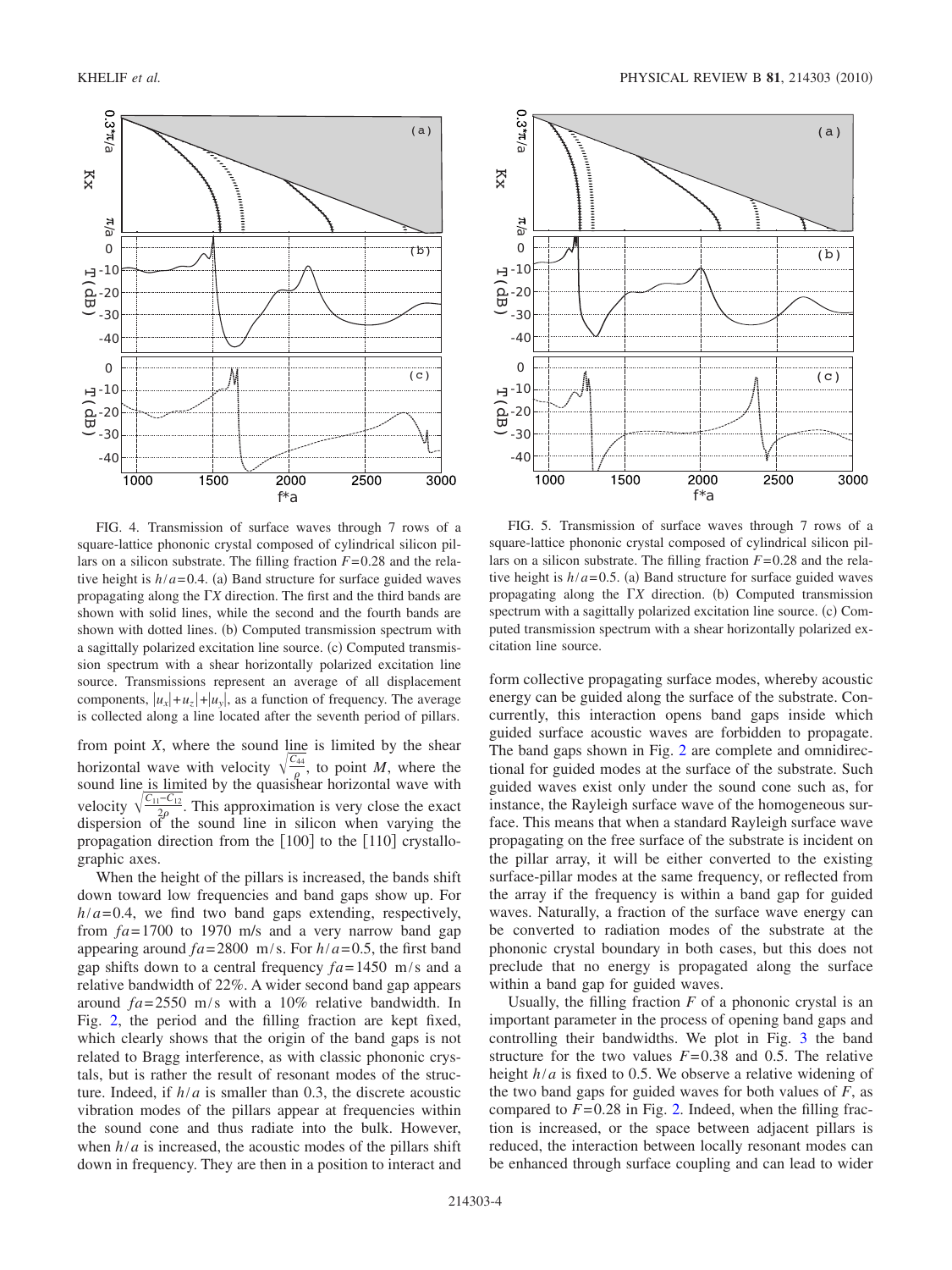<span id="page-4-0"></span>![](_page_4_Figure_2.jpeg)

FIG. 6. (Color) Eigenmode of mode 1 and mode 3 analysis close to the point X of the Brillouin zone. This represent the displacement field of the three component *ux* and *uz* and *uy*. these modes have mostly in-plane polarization

band gaps. The central frequency and the relative bandwidth of the first band gap are, respectively,  $fa = 1667$  m/s and 28.7% for *F*= 0.38, and *fa*= 1630 m/s and 33.8% for *F* = 0.5. The second band gap is bound up by the sound line and has the same central frequency and relative bandwidth for both values of  $F$ , namely  $fa = 2611$  m/s and 16%. We observe that the second and the fourth bands are more sensitive to the filling fraction and present a negative slope indicating negative group velocity along the *XM* direction. This could lead to unusual wave phenomena such as negative refraction or the superlens effect observed in phononic metamaterial structures.<sup>30,[31](#page-6-12)</sup> These effects are however outside the scope of the present paper.

<span id="page-4-1"></span>Transmission spectra were next computed for propagation along the *x* direction, using the three dimensional domain depicted in Fig.  $1(b)$  $1(b)$  $1(b)$ . The domain is finite along *x* with seven

rows of pillars sandwiched between the incoming and outgoing media. As discussed in Sec. [II,](#page-1-1) the structure is infinite and periodic along *y*. A line source is applied on the surface of the silicon substrate just in front of the phononic crystal. The line source vibrates at a monochromatic frequency and can have two different polarizations: either (i)  $(u_x, u_z)$  sagittal displacements, which can excite the Rayleigh surface wave of the homogeneous surface or (ii)  $u_y$  transverse displacements which can be considered as a shear horizontal wave source. It is well known that for most elastic materials the free surface (i.e., without phononic crystal) does not support the propagation of the shear horizontal surface wave; this is in particular the case of silicon. Nevertheless, the periodic array of pillars can support surface modes with such a polarization, as discussed in the following.

![](_page_4_Figure_7.jpeg)

FIG. 7. (Color) Same as Fig. [6](#page-4-0) for mode 2 and mode 4, these modes have mostly sagittal polarization with transverse propagation.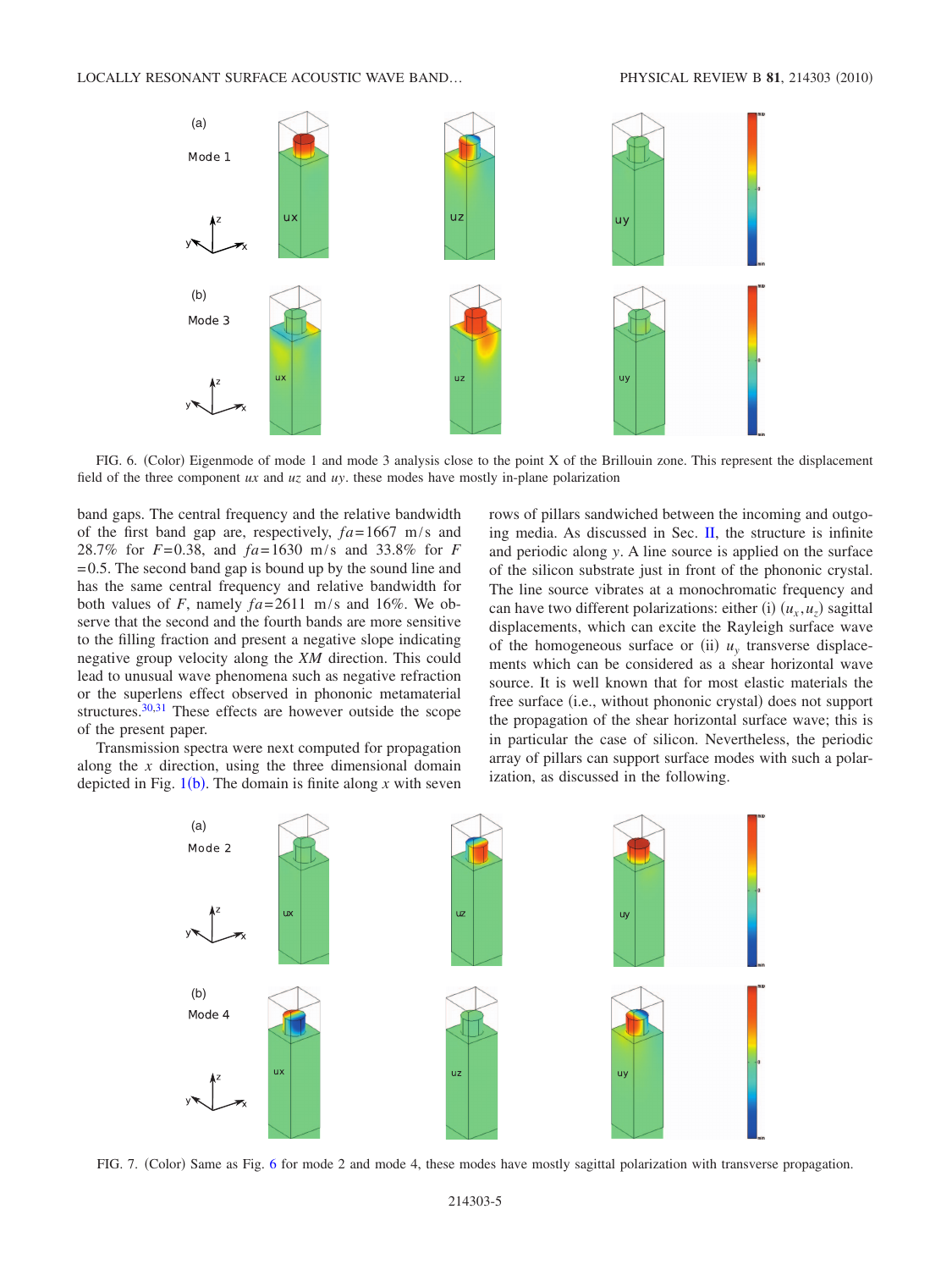Figures [4](#page-3-0) and [5](#page-3-1) display the computed transmissions for the sagittal and the shear horizontal line sources. The filling fraction is fixed to  $F=0.28$  and the relative height of the pillars is  $h/a = 0.4$  and 0.5, respectively. Transmissions are computed for the *X* direction of the band structures which are added to Figs. [4](#page-3-0) and [5](#page-3-1) to help with the interpretation of the results. In Fig.  $4(a)$  $4(a)$ , the band structure shows two band gaps extending from *fa*= 1700 to 2000 m/s, and from *fa* = 2350 to 2700 m/s, respectively. The transmission in Fig.  $4(b)$  $4(b)$  is for the total displacement, but is however related to the sagittal  $(ux, uz)$  excitation. Two attenuation frequency ranges are apparent, corresponding to the first and the third band limits in the band structure. The transmission in Fig.  $4(c)$  $4(c)$  is related to the transverse  $u_y$  excitation and shows a resonance around *fa*= 1600 m/s and a damped resonance around *fa*= 2700 m/s, that are related to the second and fourth bands of the band structure, respectively.

This effect is even more pronounced when  $h/a = 0.5$  as apparent in Fig. [5.](#page-3-1) The band structure of Fig.  $5(a)$  $5(a)$  has five bands delimiting the stop bands and pass bands. The computed transmission for the sagittal excitation line source in Fig.  $5(b)$  $5(b)$  shows two attenuation regions limited by the first, the third and the fifth bands. The computed transmission for the shear horizontal line source in Fig.  $5(c)$  $5(c)$  displays two small pass bands around *fa*= 1300 and 2375 m/s. The second and the fourth branches are deaf to the sagittal source while first, third and fifth bands are deaf to the shear horizontal source. We can observe also that the shape of the transmission for the shear horizontal source around the frequencies where the second and fourth bands reach the *X* point is typical of a linear response function proportional to  $1/(f_0^2 - f^2)$ , when a wave with frequency *f* interacts with a medium supporting a localized excitation with frequency  $f_0$ . Such an effect is manifested for instance in the electromagnetic frequency response of materials with optical resonances.

In order to corroborate the previous observations, we plot in Figs. [6](#page-4-0) and [7](#page-4-1) the modal displacements of the first and the third bands, and on the second and fourth bands, respectively. The wave vector  $k_x$  selected for these illustrations is close to the *X* point of the first Brillouin zone. We emphasize that the acoustic energy is mostly distributed between  $u_x$  and  $u<sub>z</sub>$  for the eigenmodes in Fig. [6.](#page-4-0) Those modes have mostly sagittal polarization. The displacement  $u<sub>v</sub>$  is not equal to zero but is very small in comparison. Note that the same scale has been used for all displacements. This observation explains the significant transmission magnitude for the first and the third bands for the sagittal source.

As Fig. [7](#page-4-1) shows, the acoustic energy is mostly distributed between  $u_z$  and  $u_y$  for the second band and between  $u_x$  and  $u_y$ for the fourth band. We observe that the  $u<sub>z</sub>$  displacement for the second band and the  $u_x$  displacement for the fourth band have an antisymmetric character with respect to the sagittal mid plane  $(x, z)$  of the structure. When a sagittal excitation is applied that is symmetric with respect to the same midplane, it is obvious that energy cannot be transferred to the second and the fourth bands. This explains the absence of signature of those modes in the transmission spectra with the sagittally polarized source. Conversely, the  $u<sub>v</sub>$  displacement is symmetric with respect to the sagittal mid plane and can thus be excited by the shear horizontally polarized source.

## **IV. CONCLUSION**

In this paper, we have studied theoretically the behavior of locally acoustic resonances of a periodic array of cylindrical pillars deposited on a semi-infinite substrate. We have calculated the band structure of the periodic medium and the transmission through a finite length array of pillars by using finite element method. With an appropriate choice of the geometrical parameters, we have shown that this structure supports surface propagating modes in the nonradiative region of the substrate, outside the sound cone. Especially, an inplane polarized surface wave and a transverse surface wave that do not exist on the homogeneous surface are found. In addition, the band structure of the guided modes defines band gaps that appear at frequencies markedly lower than those expected from the Bragg condition. Those band gaps refer to a range of frequencies, in which no guided modes exist. We identify them as originating from local resonances of the individual cylindrical pillars and show their dependence with the geometrical parameters of the array, and in particular with the height of the pillars. The transmission of surface acoustic waves across a finite array of pillars shows the signature of the locally resonant band gaps for surface modes and their dependence on the symmetry of the source and its polarization.

### **ACKNOWLEDGMENTS**

Financial support by the CNRS/JST joint project and the Agence Nationale de la Recherche under Grant No. ANR-09-BLAN-0167-07 are gratefully acknowledged.

- <span id="page-5-0"></span><sup>1</sup>M. M. Sigalas and E. N. Economou, [Solid State Commun.](http://dx.doi.org/10.1016/0038-1098(93)90888-T) 86, 141 ([1993](http://dx.doi.org/10.1016/0038-1098(93)90888-T)).
- <sup>2</sup>M. S. Kushwaha, P. Halevi, L. Dobrzynski, and B. Djafari-Rouhani, *[Phys. Rev. Lett.](http://dx.doi.org/10.1103/PhysRevLett.71.2022)* **71**, 2022 (1993).
- <sup>3</sup>T. Miyashita, [Meas. Sci. Technol.](http://dx.doi.org/10.1088/0957-0233/16/5/R01) **16**, R47 (2005).
- <sup>4</sup> I. E. Psarobas, [Z. Kristallogr.](http://dx.doi.org/10.1524/zkri.2005.220.9-10.IV) **220**, IV (2005).
- <span id="page-5-1"></span><sup>5</sup>An exhaustive list of references on phononic crystals can be found at [http://www.phys.uoa.gr/phononics/](http://www.phys.uoa.gr/phononics/PhononicDatabase.html) [PhononicDatabase.html.](http://www.phys.uoa.gr/phononics/PhononicDatabase.html)
- <span id="page-5-2"></span><sup>6</sup>E. Yablonovitch, *[Phys. Rev. Lett.](http://dx.doi.org/10.1103/PhysRevLett.58.2059)* **58**, 2059 (1987).
- <span id="page-5-3"></span><sup>7</sup> S. John, *[Phys. Rev. Lett.](http://dx.doi.org/10.1103/PhysRevLett.58.2486)* **58**, 2486 (1987).
- <span id="page-5-4"></span><sup>8</sup> J. O. Vasseur, P. A. Deymier, B. Chenni, B. Djafari-Rouhani, L. Dobrzynski, and D. Prevost, *[Phys. Rev. Lett.](http://dx.doi.org/10.1103/PhysRevLett.86.3012)* 86, 3012 (2001).
- <span id="page-5-5"></span><sup>9</sup>A. Khelif, B. Djafari-Rouhani, J.-O. Vasseur, and P. A. Deymier, [Phys. Rev. B](http://dx.doi.org/10.1103/PhysRevB.68.024302) 68, 024302 (2003).
- <span id="page-5-6"></span><sup>10</sup> Y. Tanaka and S. I. Tamura, *[Phys. Rev. B](http://dx.doi.org/10.1103/PhysRevB.58.7958)* 58, 7958 (1998).
- 11T.-T. Wu, Z.-G. Huang, and S. Lin, [Phys. Rev. B](http://dx.doi.org/10.1103/PhysRevB.69.094301) **69**, 094301  $(2004).$  $(2004).$  $(2004).$
- <span id="page-5-7"></span>12T.-T. Wu, L.-C. Wu, and Z.-G. Huang, [J. Appl. Phys.](http://dx.doi.org/10.1063/1.1893209) **97**, 094916  $(2005).$  $(2005).$  $(2005).$